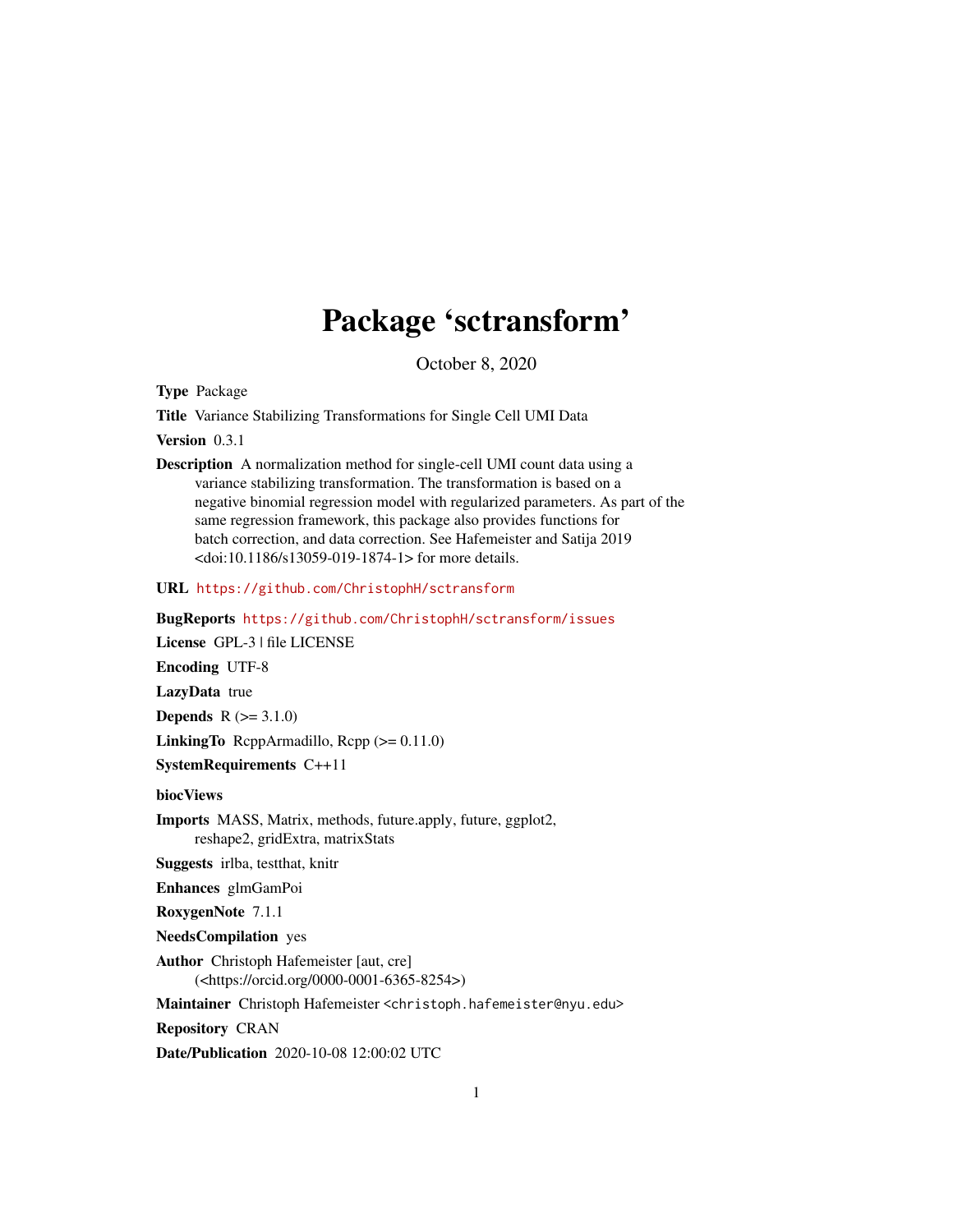# <span id="page-1-0"></span>R topics documented:

|       | $\overline{4}$ |
|-------|----------------|
|       | 5              |
|       | -6             |
|       |                |
|       |                |
|       |                |
|       |                |
|       |                |
|       |                |
|       |                |
|       |                |
|       |                |
|       |                |
|       |                |
|       |                |
|       |                |
|       |                |
| Index | 20             |

compare\_expression *Compare gene expression between two groups*

# Description

Compare gene expression between two groups

```
compare_expression(
 x,
 umi,
 group,
 val1,
 val2,
 method = "LRT",
 bin\_size = 256,
 cell_attr = x$cell_attr,
 y = x \min_cells = 5,
 weighted = TRUE,
 randomize = FALSE,
  verbosity = 2,
 verbose = NULL,
```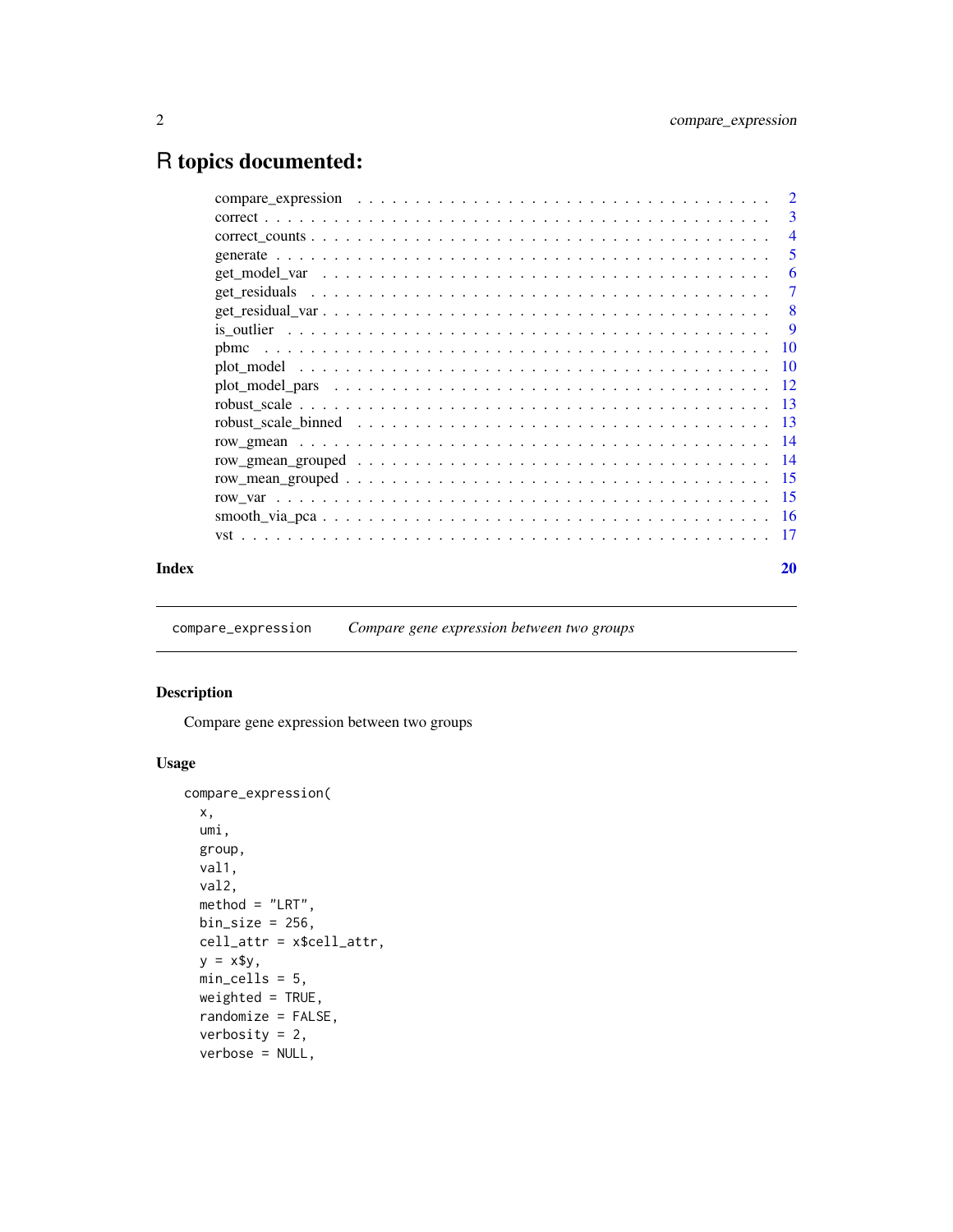#### <span id="page-2-0"></span>correct 3

```
show_progress = NULL
)
```
# Arguments

| X             | A list that provides model parameters and optionally meta data; use output of<br>vst function                                                             |
|---------------|-----------------------------------------------------------------------------------------------------------------------------------------------------------|
| umi           | A matrix of UMI counts with genes as rows and cells as columns                                                                                            |
| group         | A vector indicating the groups                                                                                                                            |
| val1          | A vector indicating the values of the group vector to treat as group 1                                                                                    |
| val2          | A vector indicating the values of the group vector to treat as group 2                                                                                    |
| method        | Either 'LRT' for likelihood ratio test, or 't_test' for t-test                                                                                            |
| bin_size      | Number of genes that are processed between updates of progress bar                                                                                        |
| cell_attr     | Data frame of cell meta data                                                                                                                              |
| y             | Only used if methtod = $t$ _test', this is the residual matrix; default is $x\$ y                                                                         |
| min_cells     | A gene has to be detected in at least this many cells in at least one of the groups<br>being compared to be tested                                        |
| weighted      | Balance the groups by using the appropriate weights                                                                                                       |
| randomize     | Boolean indicating whether to shuffle group labels - only set to TRUE when<br>testing methods                                                             |
| verbosity     | An integer specifying whether to show only messages (1), messages and progress<br>bars $(2)$ or nothing $(0)$ while the function is running; default is 2 |
| verbose       | Deprecated; use verbosity instead                                                                                                                         |
| show_progress | Deprecated; use verbosity instead                                                                                                                         |

# Value

Data frame of results

| correct | Correct data by setting all latent factors to their median values and |  |  |  |  |
|---------|-----------------------------------------------------------------------|--|--|--|--|
|         | reversing the regression model                                        |  |  |  |  |

# Description

Correct data by setting all latent factors to their median values and reversing the regression model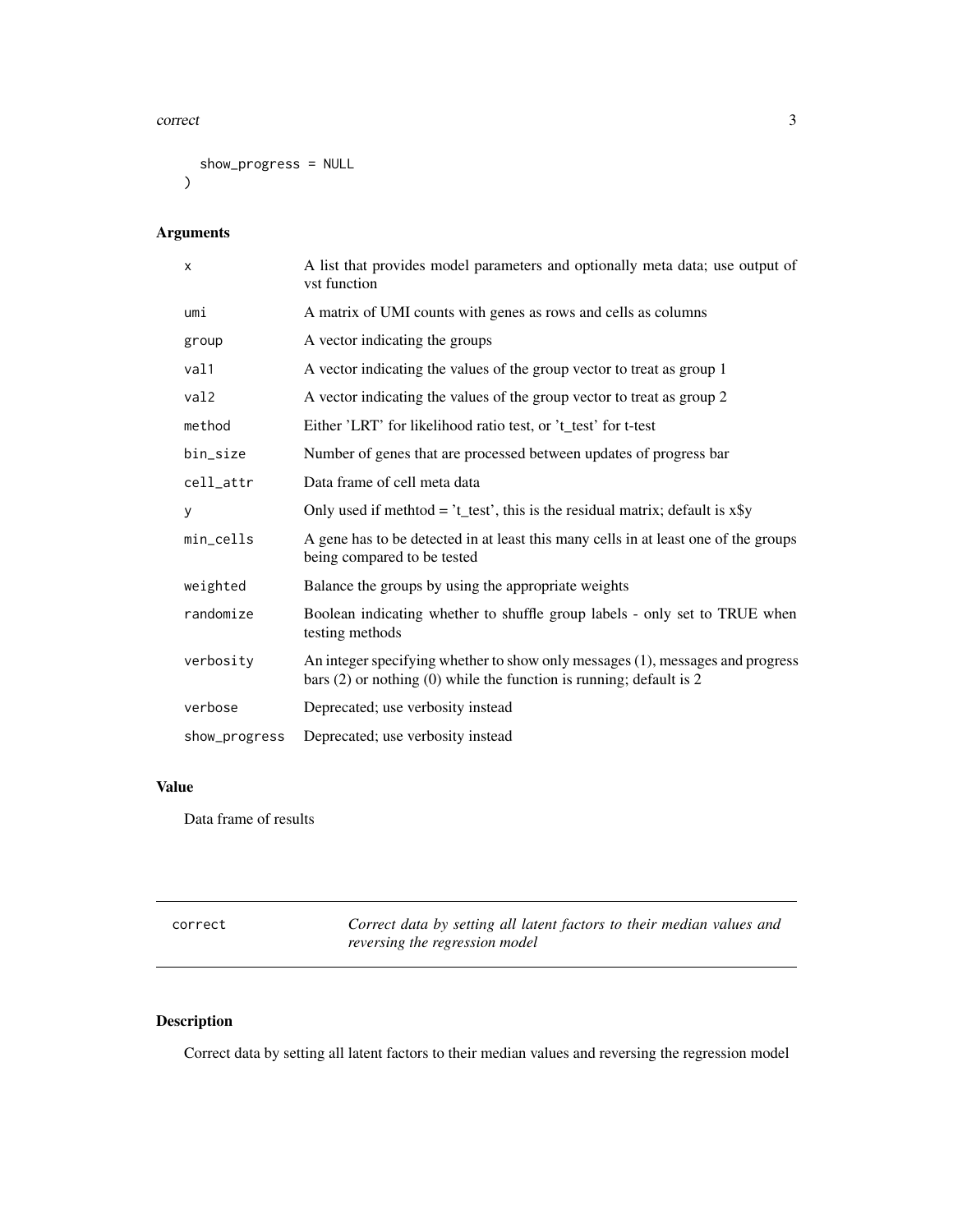# Usage

```
correct(
  x,
  data = "y",
 cell_attr = x$cell_attr,
  do_round = TRUE,
  do_pos = TRUE,verbosity = 2,
  verbose = NULL,
  show_progress = NULL
\mathcal{L}
```
# Arguments

| X             | A list that provides model parameters and optionally meta data; use output of<br>vst function                                                             |
|---------------|-----------------------------------------------------------------------------------------------------------------------------------------------------------|
| data          | The name of the entry in x that holds the data                                                                                                            |
| cell_attr     | Provide cell meta data holding latent data info                                                                                                           |
| do_round      | Round the result to integers                                                                                                                              |
| do_pos        | Set negative values in the result to zero                                                                                                                 |
| verbosity     | An integer specifying whether to show only messages (1), messages and progress<br>bars $(2)$ or nothing $(0)$ while the function is running; default is 2 |
| verbose       | Deprecated; use verbosity instead                                                                                                                         |
| show_progress | Deprecated; use verbosity instead                                                                                                                         |

#### Value

Corrected data as UMI counts

# Examples

```
vst_out <- vst(pbmc, return_cell_attr = TRUE)
umi_corrected <- correct(vst_out)
```

| correct counts | Correct data by setting all latent factors to their median values and |
|----------------|-----------------------------------------------------------------------|
|                | reversing the regression model                                        |

# Description

This version does not need a matrix of Pearson residuals. It takes the count matrix as input and calculates the residuals on the fly. The corrected UMI counts will be rounded to the nearest integer and negative values clipped to 0.

<span id="page-3-0"></span>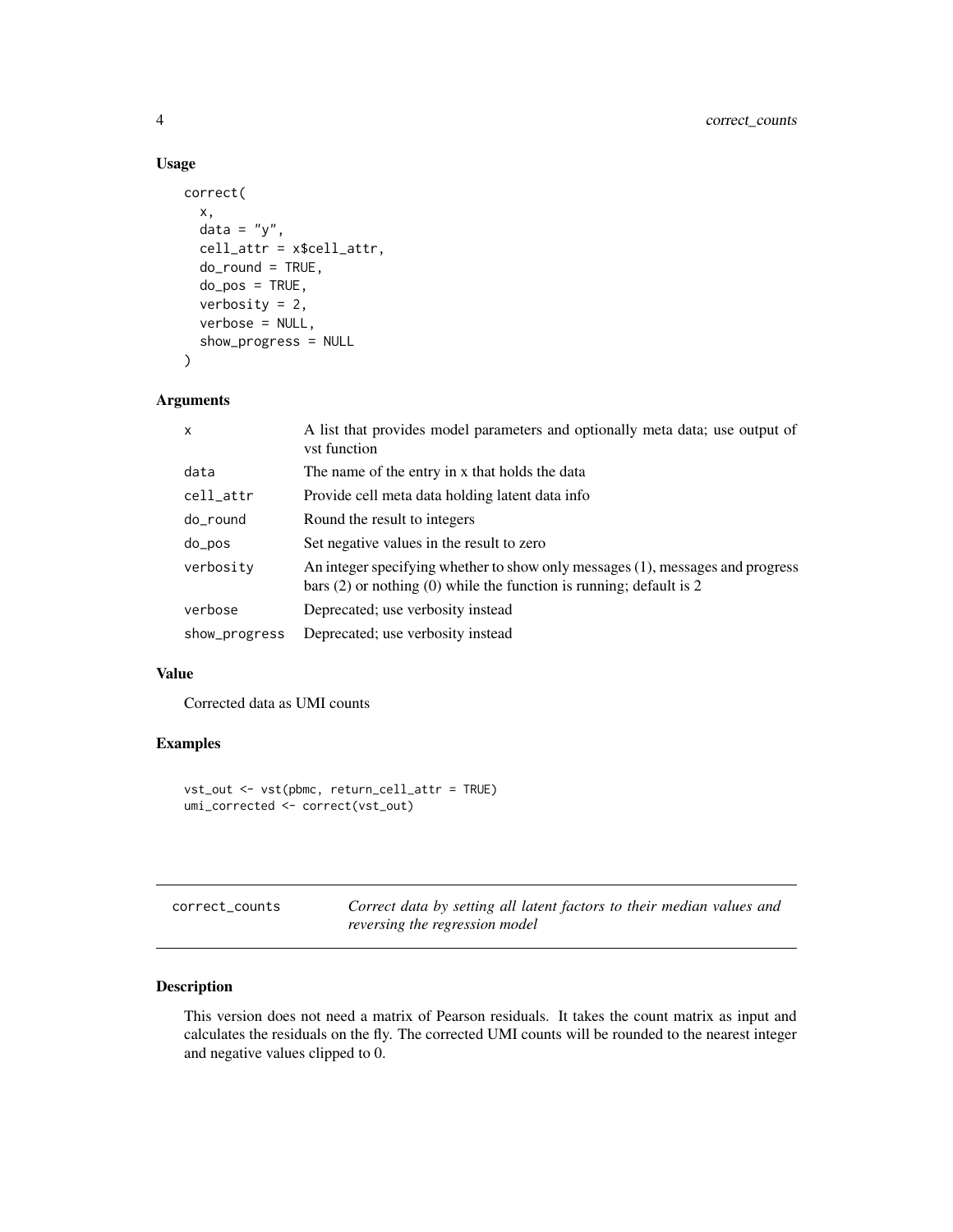#### <span id="page-4-0"></span>generate 5 and 5 and 5 and 5 and 5 and 5 and 5 and 5 and 5 and 5 and 5 and 5 and 5 and 5 and 5 and 5 and 5 and 5 and 5 and 5 and 5 and 5 and 5 and 5 and 5 and 5 and 5 and 5 and 5 and 5 and 5 and 5 and 5 and 5 and 5 and 5 a

# Usage

```
correct_counts(
  x,
  umi,
  cell_attr = x$cell_attr,
  verbosity = 2,
  verbose = NULL,
  show_progress = NULL
)
```
#### Arguments

| x             | A list that provides model parameters and optionally meta data; use output of<br>vst function                                                             |
|---------------|-----------------------------------------------------------------------------------------------------------------------------------------------------------|
| umi           | The count matrix                                                                                                                                          |
| cell_attr     | Provide cell meta data holding latent data info                                                                                                           |
| verbosity     | An integer specifying whether to show only messages (1), messages and progress<br>bars $(2)$ or nothing $(0)$ while the function is running; default is 2 |
| verbose       | Deprecated; use verbosity instead                                                                                                                         |
| show_progress | Deprecated; use verbosity instead                                                                                                                         |

# Value

Corrected data as UMI counts

# Examples

```
vst_out <- vst(pbmc, return_cell_attr = TRUE)
umi_corrected <- correct_counts(vst_out, pbmc)
```
generate *Generate data from regularized models.*

#### Description

Generate data from regularized models. This generates data from the background, i.e. no residuals are added to the simulated data. The cell attributes for the generated cells are sampled from the input with replacement.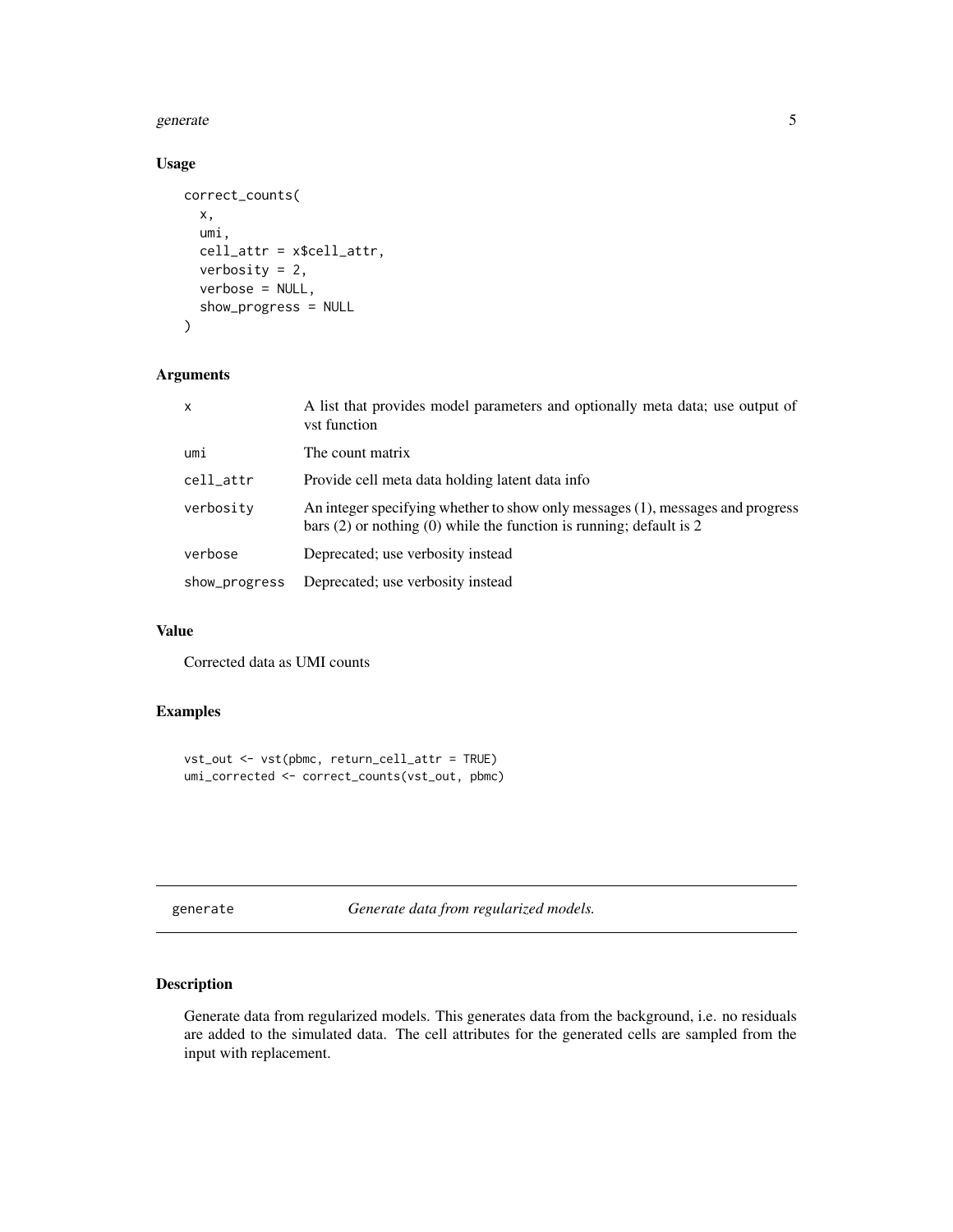# Usage

```
generate(
  vst_out,
  genes = rownames(vst_out$model_pars_fit),
  cell_attr = vst_out$cell_attr,
  n_cells = nrow(cell_attr)
\lambda
```
#### Arguments

| vst_out   | A list that provides model parameters and optionally meta data; use output of<br>vst function |
|-----------|-----------------------------------------------------------------------------------------------|
| genes     | The gene names for which to generate data; default is rownames (vst_out\$model_pars_fit)      |
| cell_attr | Provide cell meta data holding latent data info; default is vst out\$cell attr                |
| n cells   | Number of cells to generate; default is nrow(cell attr)                                       |

# Value

Generated data as dgCMatrix

# Examples

```
vst_out <- vst(pbmc, return_cell_attr = TRUE)
generated_data <- generate(vst_out)
```
get\_model\_var *Return average variance under negative binomial model*

# Description

This is based on the formula var =  $mu + mu^2 /$  theta

```
get_model_var(
 vst_out,
 cell_attr = vst_out$cell_attr,
 use_nonreg = FALSE,
 bin\_size = 256,
 verbosity = 2,
 verbose = NULL,
  show_progress = NULL
\mathcal{L}
```
<span id="page-5-0"></span>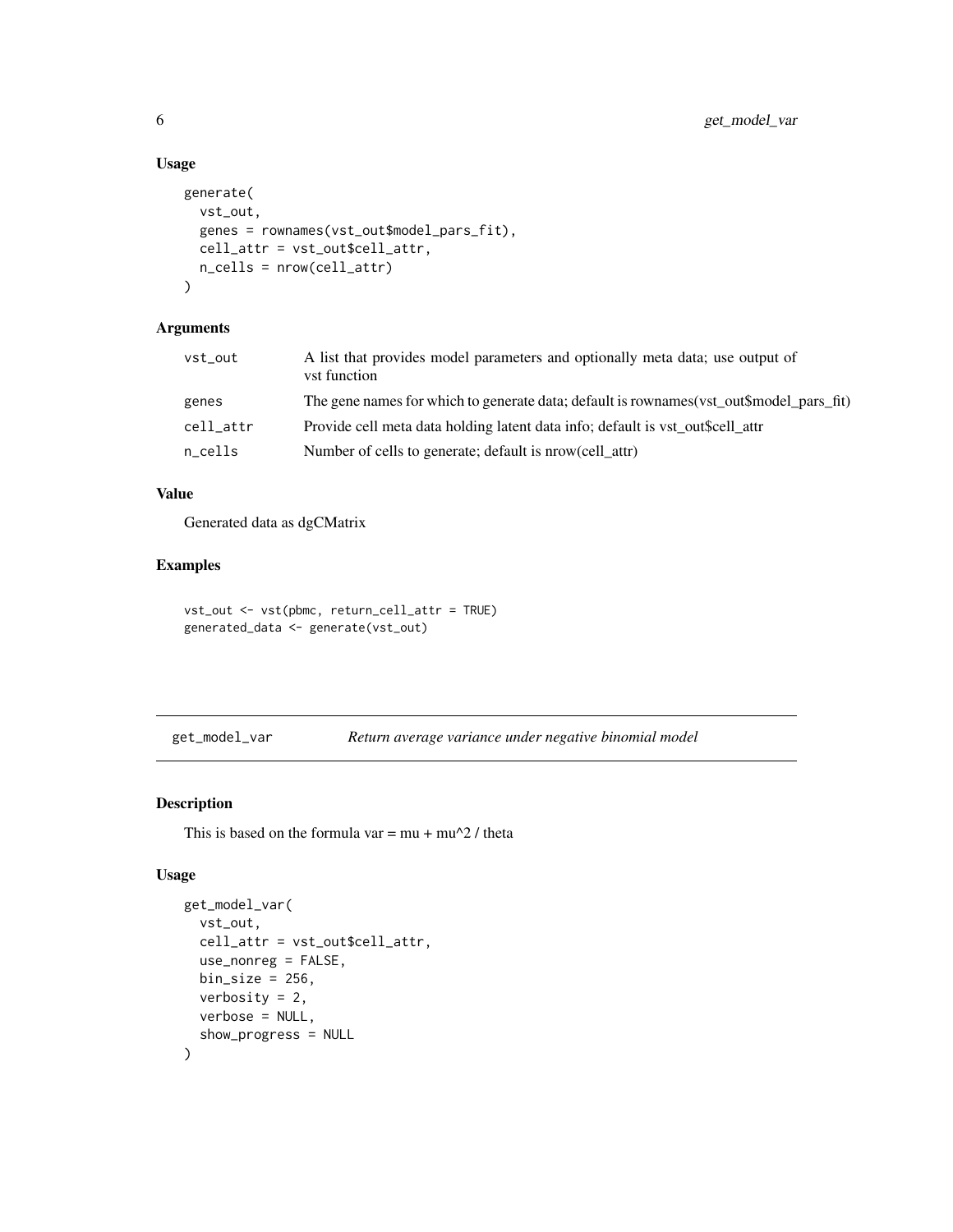# <span id="page-6-0"></span>get\_residuals 7

#### Arguments

| vst_out       | The output of a vst run                                                                                                                                   |
|---------------|-----------------------------------------------------------------------------------------------------------------------------------------------------------|
| cell_attr     | Data frame of cell meta data                                                                                                                              |
| use_nonreg    | Use the non-regularized parameter estimates; boolean; default is FALSE                                                                                    |
| bin_size      | Number of genes to put in each bin (to show progress)                                                                                                     |
| verbosity     | An integer specifying whether to show only messages (1), messages and progress<br>bars $(2)$ or nothing $(0)$ while the function is running; default is 2 |
| verbose       | Deprecated; use verbosity instead                                                                                                                         |
| show_progress | Deprecated; use verbosity instead                                                                                                                         |

#### Value

A named vector of variances (the average across all cells), one entry per gene.

# Examples

```
vst_out <- vst(pbmc, return_cell_attr = TRUE)
res_var <- get_model_var(vst_out)
```
# Description

Return Pearson or deviance residuals of regularized models

```
get_residuals(
  vst_out,
  umi,
  residual_type = "pearson",
  res_clip_range = c(-sqrt(ncol(umi)), sqrt(ncol(umi))),
  min_variance = vst_out$arguments$min_variance,
  cell_attr = vst_out$cell_attr,
  bin\_size = 256,
  verbosity = vst_out$arguments$verbosity,
  verbose = NULL,
  show_progress = NULL
\mathcal{E}
```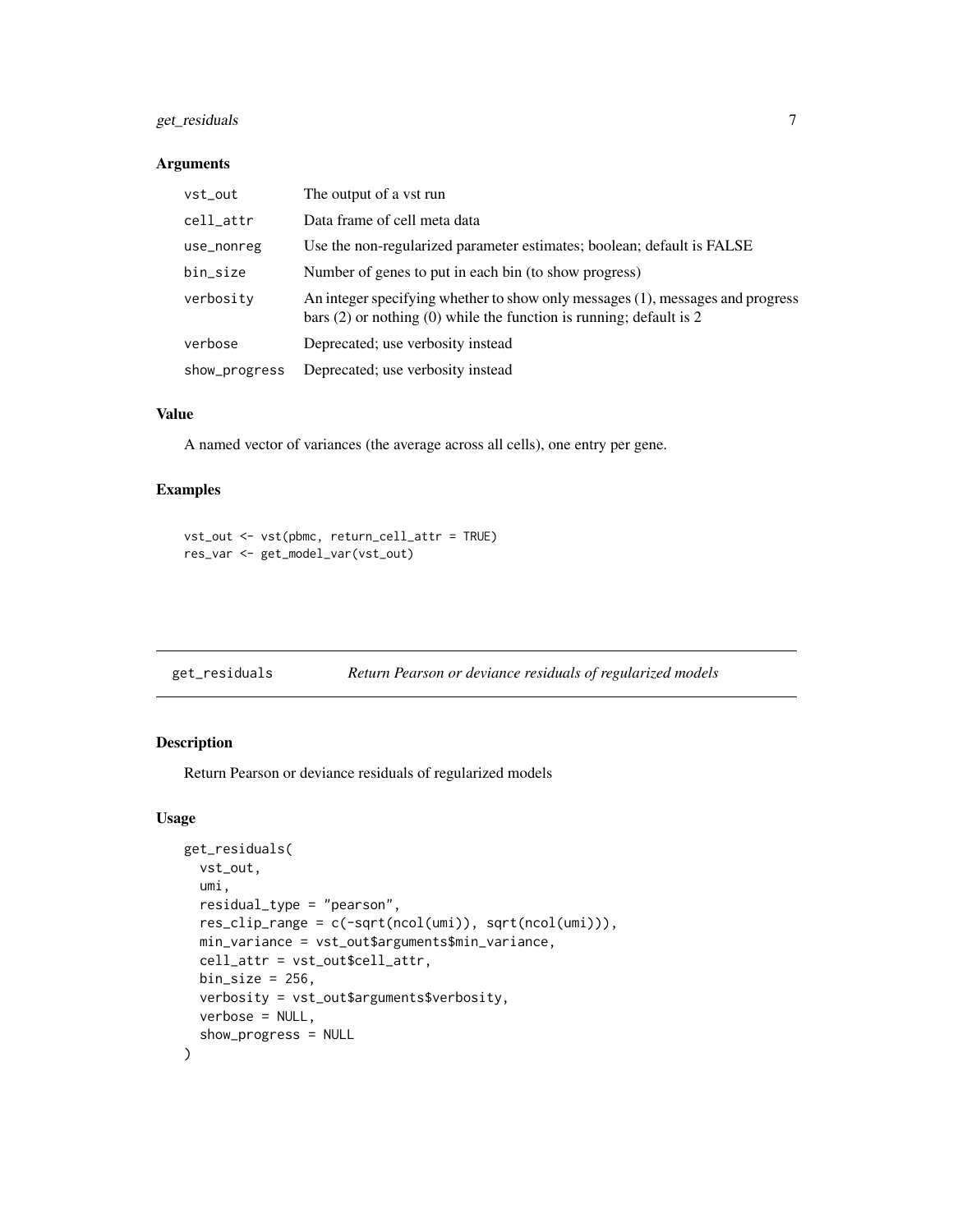# <span id="page-7-0"></span>Arguments

| vst_out        | The output of a vst run                                                                                                                                   |
|----------------|-----------------------------------------------------------------------------------------------------------------------------------------------------------|
| umi            | The UMI count matrix that will be used                                                                                                                    |
| residual_type  | What type of residuals to return; can be 'pearson' or 'deviance'; default is 'pear-<br>son'                                                               |
| res_clip_range | Numeric of length two specifying the min and max values the results will be<br>clipped to; default is $c$ (-sqrt(ncol(umi)), sqrt(ncol(umi)))             |
| min_variance   | Lower bound for the estimated variance for any gene in any cell when calculat-<br>ing pearson residual; default is vst_out\$arguments\$min_variance       |
| cell_attr      | Data frame of cell meta data                                                                                                                              |
| bin_size       | Number of genes to put in each bin (to show progress)                                                                                                     |
| verbosity      | An integer specifying whether to show only messages (1), messages and progress<br>bars $(2)$ or nothing $(0)$ while the function is running; default is 2 |
| verbose        | Deprecated; use verbosity instead                                                                                                                         |
| show_progress  | Deprecated; use verbosity instead                                                                                                                         |

#### Value

A matrix of residuals

# Examples

```
vst_out <- vst(pbmc, return_cell_attr = TRUE)
pearson_res <- get_residuals(vst_out, pbmc)
deviance_res <- get_residuals(vst_out, pbmc, residual_type = 'deviance')
```
get\_residual\_var *Return variance of residuals of regularized models*

# Description

This never creates the full residual matrix and can be used to determine highly variable genes.

```
get_residual_var(
 vst_out,
 umi,
 residual_type = "pearson",
 res_clip_range = c(-sqrt(ncol(umi)), sqrt(ncol(umi))),
 min_variance = vst_out$arguments$min_variance,
 cell_attr = vst_out$cell_attr,
```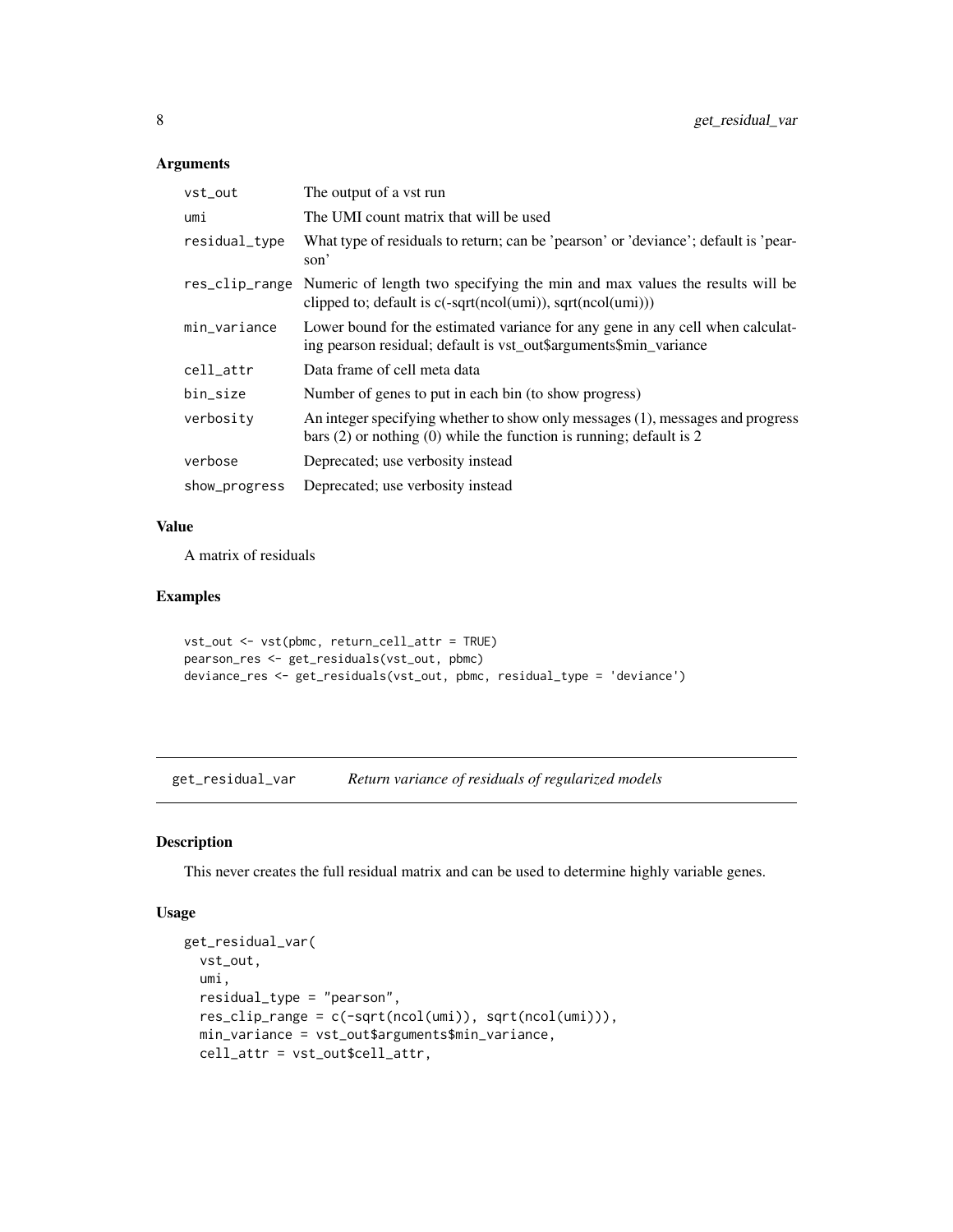#### <span id="page-8-0"></span>is\_outlier 9

```
bin\_size = 256,
 verbosity = vst_out$arguments$verbosity,
 verbose = NULL,
 show_progress = NULL
\mathcal{L}
```
# Arguments

| vst_out       | The output of a vst run                                                                                                                                     |
|---------------|-------------------------------------------------------------------------------------------------------------------------------------------------------------|
| umi           | The UMI count matrix that will be used                                                                                                                      |
| residual_type | What type of residuals to return; can be 'pearson' or 'deviance'; default is 'pear-<br>son'                                                                 |
|               | res_clip_range Numeric of length two specifying the min and max values the residuals will be<br>clipped to; default is c(-sqrt(ncol(umi)), sqrt(ncol(umi))) |
| min_variance  | Lower bound for the estimated variance for any gene in any cell when calculat-<br>ing pearson residual; default is vst_out\$arguments\$min_variance         |
| cell_attr     | Data frame of cell meta data                                                                                                                                |
| bin_size      | Number of genes to put in each bin (to show progress)                                                                                                       |
| verbosity     | An integer specifying whether to show only messages (1), messages and progress<br>bars $(2)$ or nothing $(0)$ while the function is running; default is 2   |
| verbose       | Deprecated; use verbosity instead                                                                                                                           |
| show_progress | Deprecated; use verbosity instead                                                                                                                           |

# Value

A vector of residual variances (after clipping)

# Examples

```
vst_out <- vst(pbmc, return_cell_attr = TRUE)
res_var <- get_residual_var(vst_out, pbmc)
```
is\_outlier *Identify outliers*

# Description

Identify outliers

# Usage

is\_outlier(y,  $x$ , th = 10)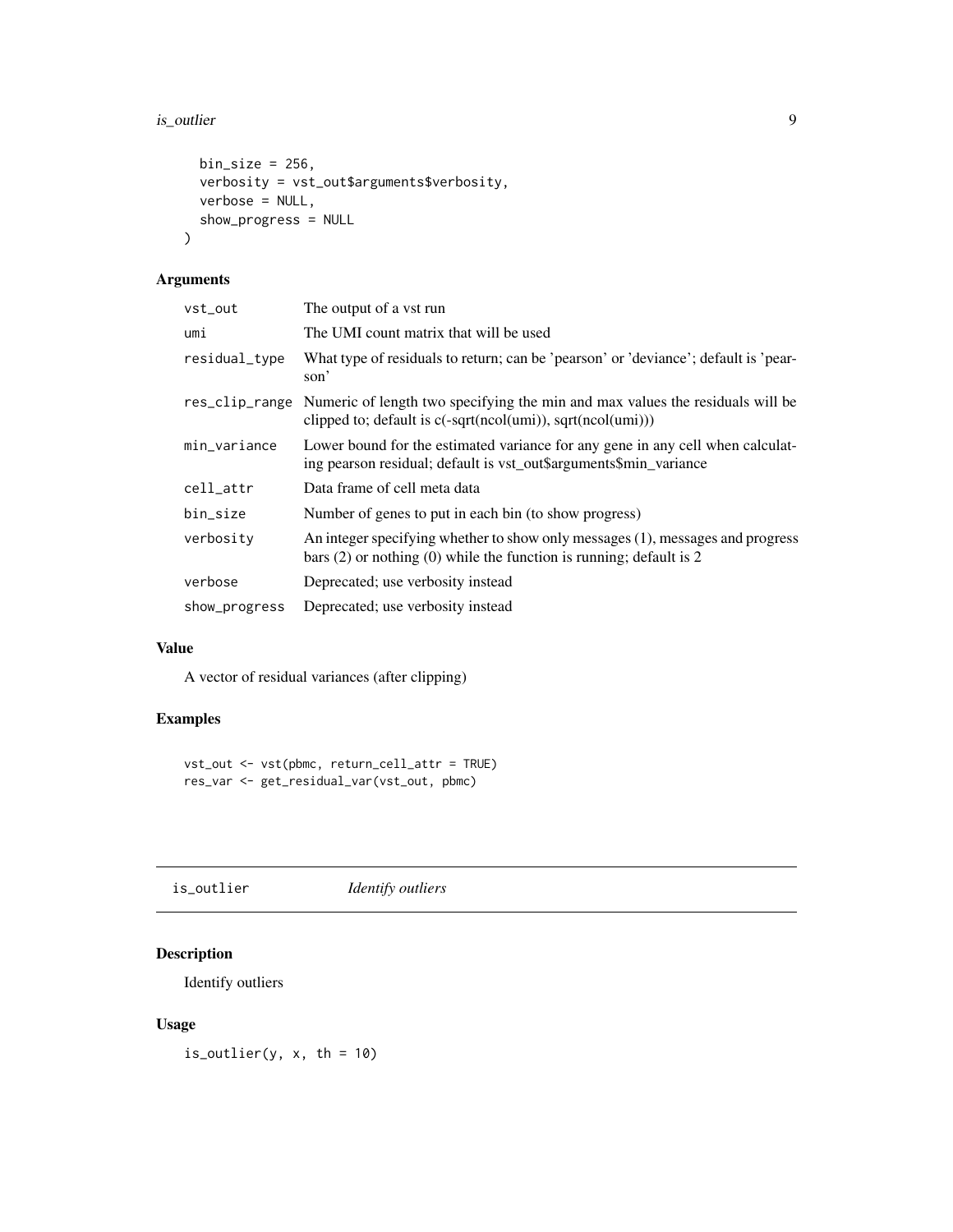## Arguments

| v  | Dependent variable      |
|----|-------------------------|
| x  | Independent variable    |
| th | Outlier score threshold |

# Value

Boolean vector

pbmc *Peripheral Blood Mononuclear Cells (PBMCs)*

# Description

UMI counts for a subset of cells freely available from 10X Genomics

# Usage

pbmc

# Format

A sparse matrix (dgCMatrix, see Matrix package) of molecule counts. There are 914 rows (genes) and 283 columns (cells). This is a downsampled version of a 3K PBMC dataset available from 10x Genomics.

# Source

<https://support.10xgenomics.com/single-cell-gene-expression/datasets/1.1.0/pbmc3k>

plot\_model *Plot observed UMI counts and model*

# Description

Plot observed UMI counts and model

<span id="page-9-0"></span>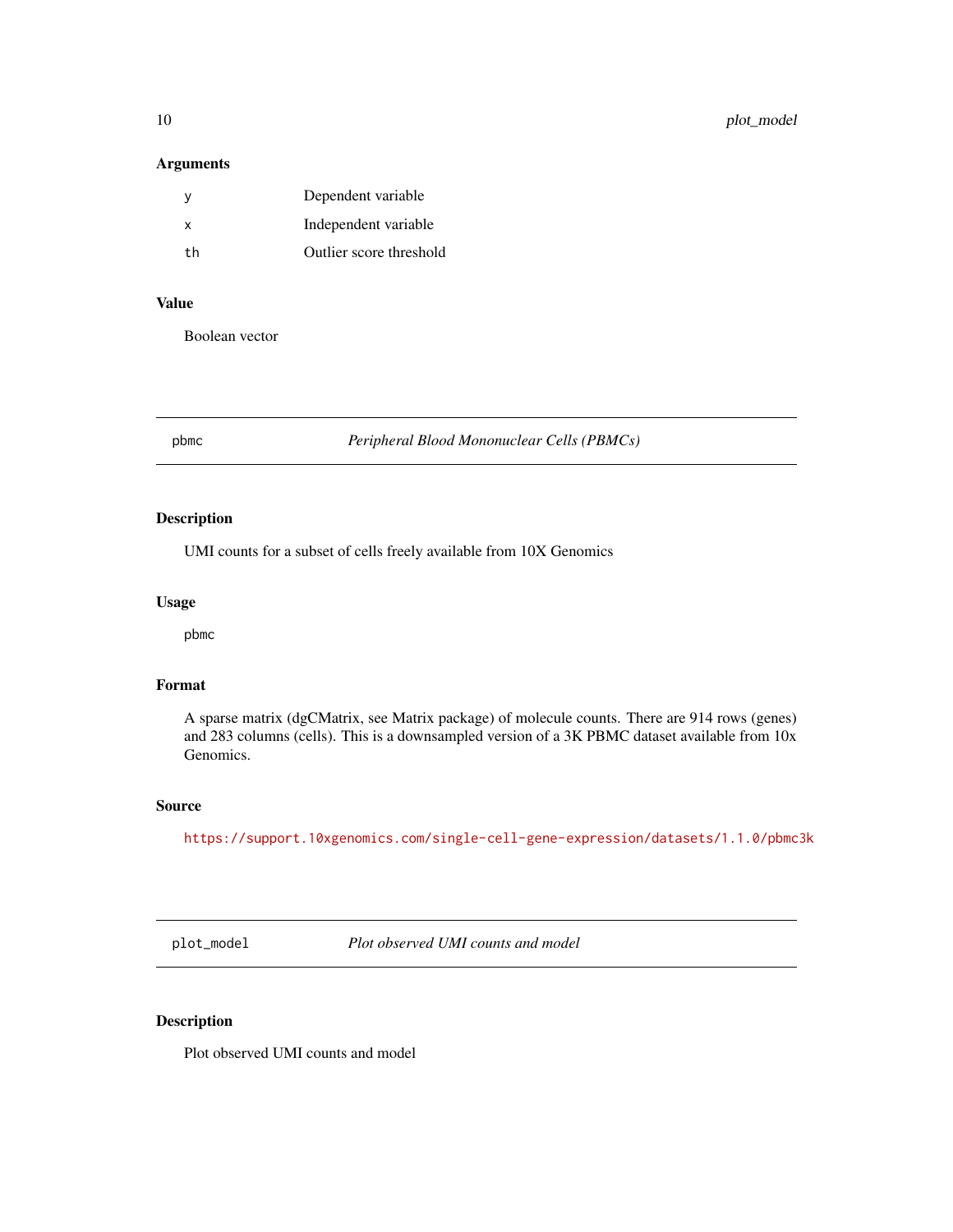# plot\_model 11

# Usage

```
plot_model(
 x,
 umi,
 goi,
 x_var = x$arguments$latent_var[1],
 cell_attr = x$cell_attr,
 do\_log = TRUE,show\_fit = TRUE,show_nr = FALSE,
 plot_residual = FALSE,
 batches = NULL,
  as_poisson = FALSE,
  arrange_vertical = TRUE,
  show_density = TRUE,
 gg\_cmds = NULL
)
```
# Arguments

| x                | The output of a vst run                                                                       |  |
|------------------|-----------------------------------------------------------------------------------------------|--|
| umi              | UMI count matrix                                                                              |  |
| goi              | Vector of genes to plot                                                                       |  |
| x_var            | Cell attribute to use on x axis; will be taken from x\$arguments\$latent_var[1] by<br>default |  |
| cell_attr        | Cell attributes data frame; will be taken from x\$cell_attr by default                        |  |
| do_log           | Log10 transform the UMI counts in plot                                                        |  |
| show_fit         | Show the model fit                                                                            |  |
| show_nr          | Show the non-regularized model (if available)                                                 |  |
| plot_residual    | Add panels for the Pearson residuals                                                          |  |
| batches          | Manually specify a batch variable to break up the model plot in segments                      |  |
| as_poisson       | Fix model parameter theta to Inf, effectively showing a Poisson model                         |  |
| arrange_vertical |                                                                                               |  |
|                  | Stack individual ggplot objects or place side by side                                         |  |
| show_density     | Draw 2D density lines over points                                                             |  |
| gg_cmds          | Additional ggplot layer commands                                                              |  |

# Value

A ggplot object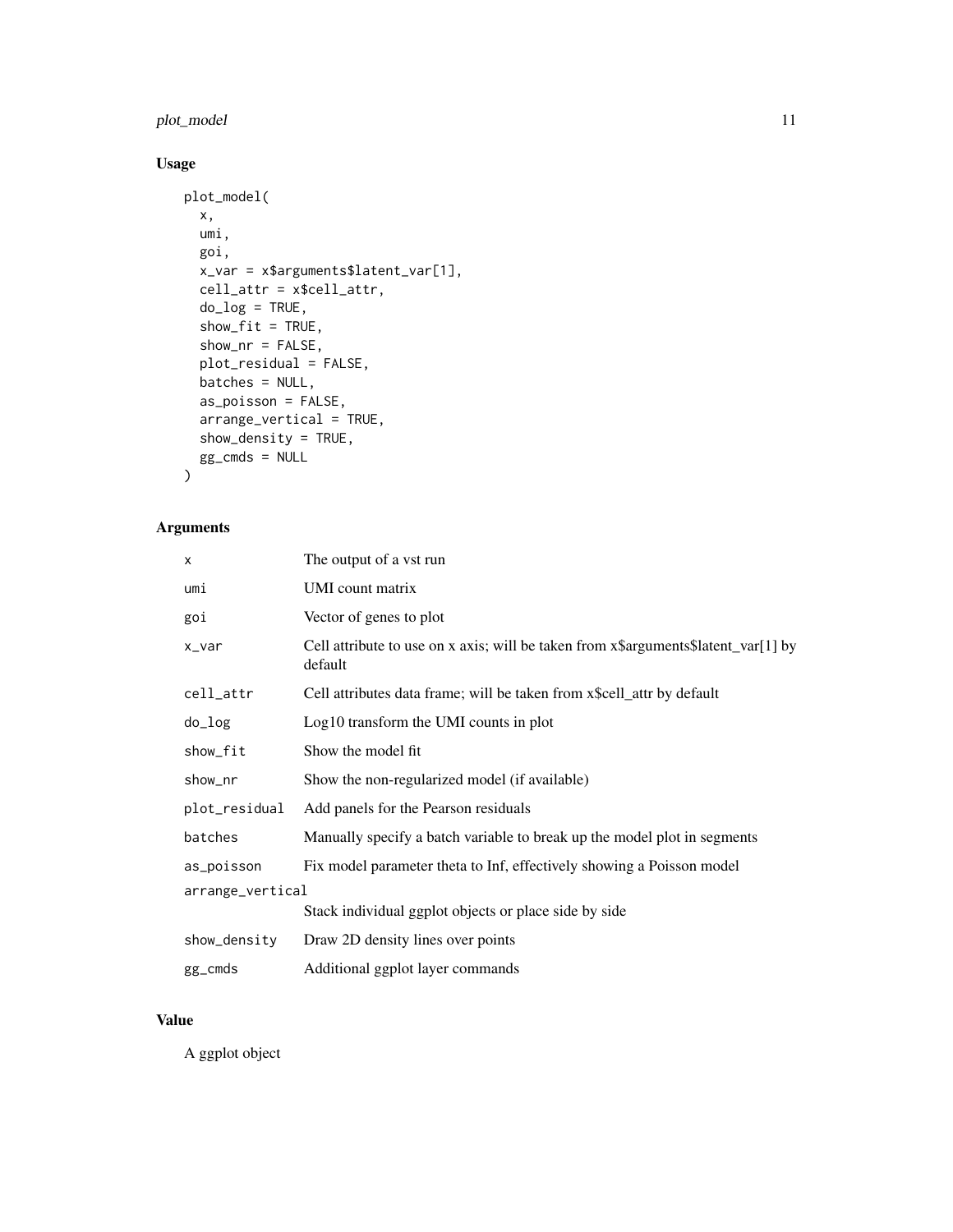# <span id="page-11-0"></span>Examples

```
vst_out <- vst(pbmc, return_cell_attr = TRUE)
plot_model(vst_out, pbmc, 'EMC4')
```
plot\_model\_pars *Plot estimated and fitted model parameters*

# Description

Plot estimated and fitted model parameters

# Usage

```
plot_model_pars(
  vst_out,
  show_theta = FALSE,
  show_var = FALSE,
  verbosity = 2,
  verbose = NULL,
  show_progress = NULL
\mathcal{L}
```
# Arguments

| vst_out       | The output of a vst run                                                                                                                                   |
|---------------|-----------------------------------------------------------------------------------------------------------------------------------------------------------|
| show_theta    | Whether to show the theta parameter; default is FALSE (only the overdispersion<br>factor is shown)                                                        |
| show_var      | Whether to show the average model variance; default is FALSE                                                                                              |
| verbosity     | An integer specifying whether to show only messages (1), messages and progress<br>bars $(2)$ or nothing $(0)$ while the function is running; default is 2 |
| verbose       | Deprecated; use verbosity instead                                                                                                                         |
| show_progress | Deprecated; use verbosity instead                                                                                                                         |

#### Value

A ggplot object

# Examples

```
vst_out <- vst(pbmc, return_gene_attr = TRUE)
plot_model_pars(vst_out)
```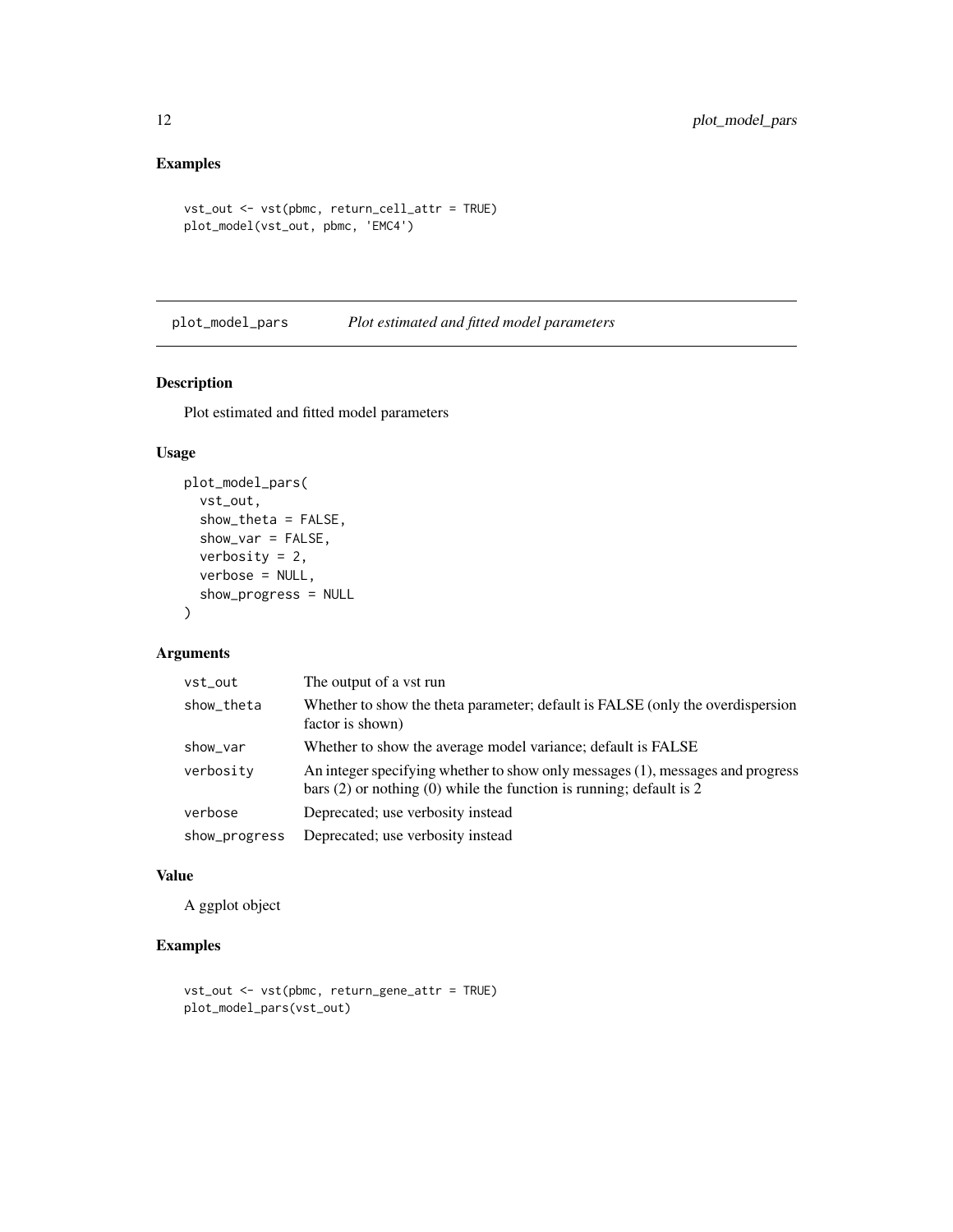<span id="page-12-0"></span>

Robust scale using median and mad

# Usage

robust\_scale(x)

# Arguments

x Numeric

# Value

Numeric

robust\_scale\_binned *Robust scale using median and mad per bin*

# Description

Robust scale using median and mad per bin

# Usage

robust\_scale\_binned(y, x, breaks)

# Arguments

|        | Numeric vector           |
|--------|--------------------------|
| x      | Numeric vector           |
| breaks | Numeric vector of breaks |

# Value

Numeric vector of scaled score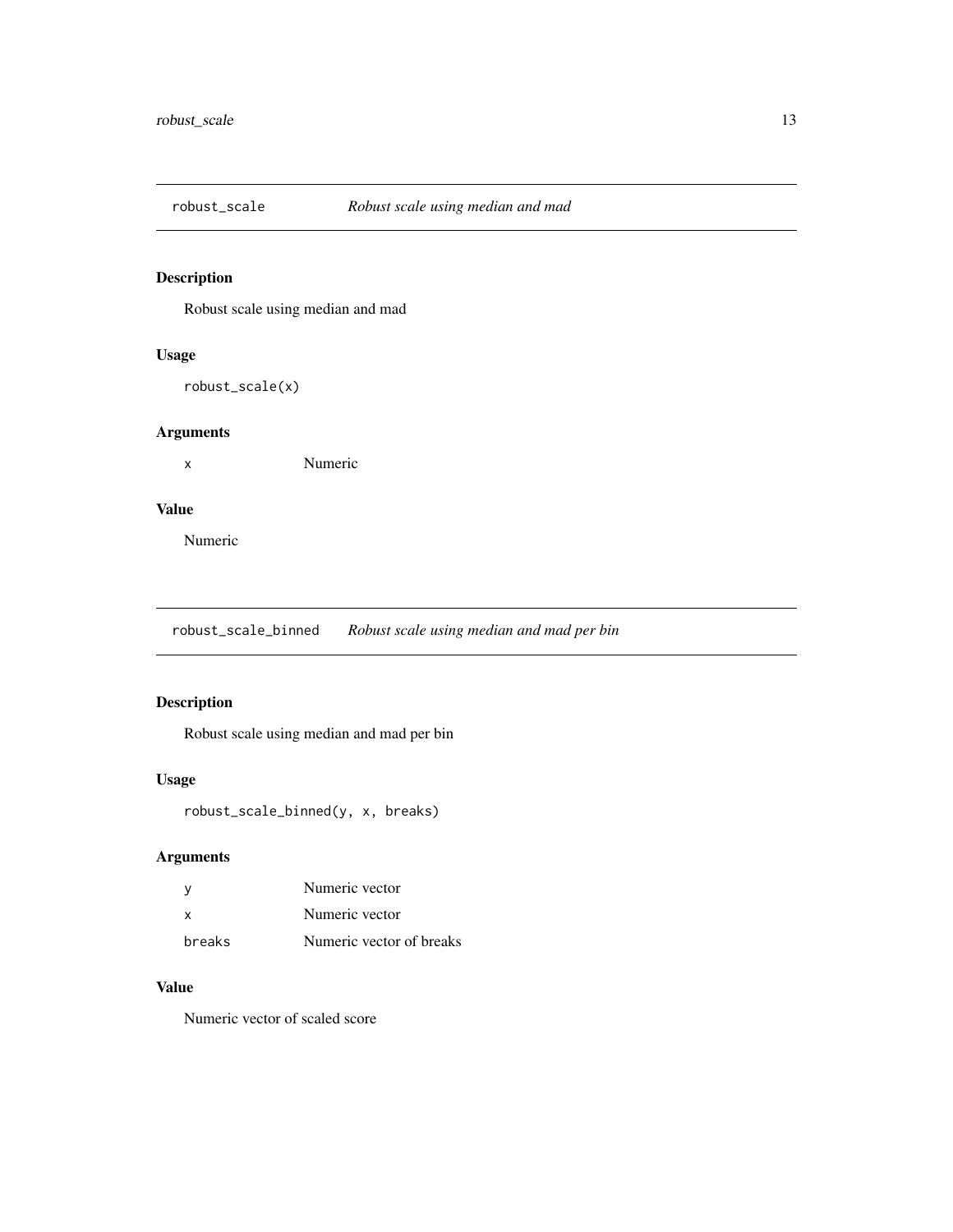<span id="page-13-0"></span>

Geometric mean per row

# Usage

 $row\_gmean(x, eps = 1)$ 

# Arguments

| $\mathsf{x}$ | matrix of class matrix or dgCMatrix                      |
|--------------|----------------------------------------------------------|
| eps          | small value to add to x to avoid $log(0)$ ; default is 1 |

# Value

geometric means

row\_gmean\_grouped *Geometric mean per row grouped by a factor*

# Description

Geometric mean per row grouped by a factor

# Usage

```
row_gmean_grouped(x, group, eps = 1)
```
# Arguments

| X     | matrix of class dgCMatrix                                                          |
|-------|------------------------------------------------------------------------------------|
| group | factor to group the columns by (will be converted using as, factor and droplevels) |
| eps   | small value to add to x to avoid $log(0)$ ; default is 1                           |

#### Value

matrix of geometric means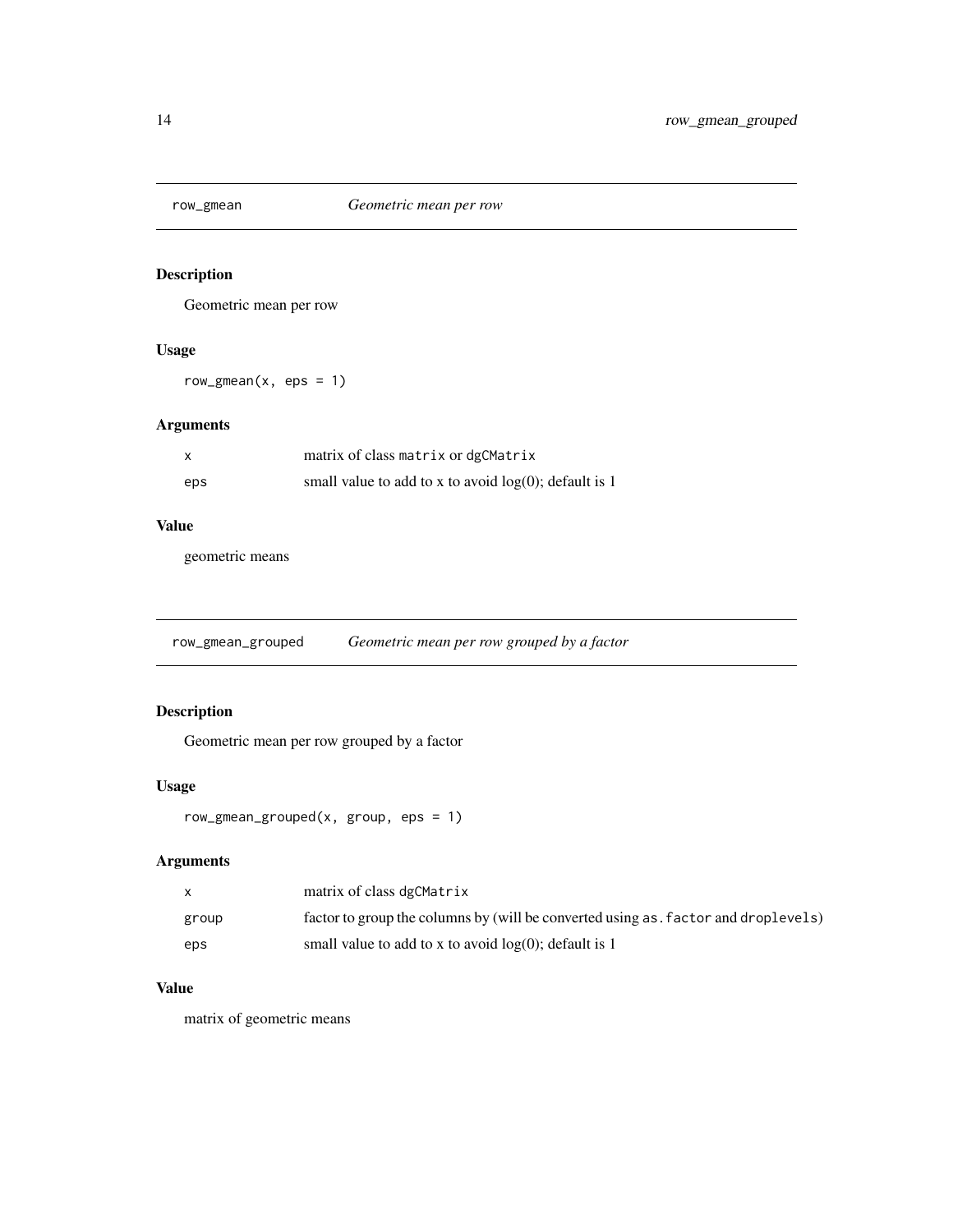<span id="page-14-0"></span>row\_mean\_grouped *Arithmetic mean per row grouped by a factor*

# Description

Arithmetic mean per row grouped by a factor

# Usage

row\_mean\_grouped(x, group)

# Arguments

|       | matrix of class dgCMatrix                                                          |
|-------|------------------------------------------------------------------------------------|
| group | factor to group the columns by (will be converted using as, factor and droplevels) |

#### Value

matrix of arithmetic means

| row_var | <i>Variance per row</i> |
|---------|-------------------------|
|         |                         |

# Description

Variance per row

# Usage

row\_var(x)

# Arguments

x matrix of class matrix or dgCMatrix

# Value

variances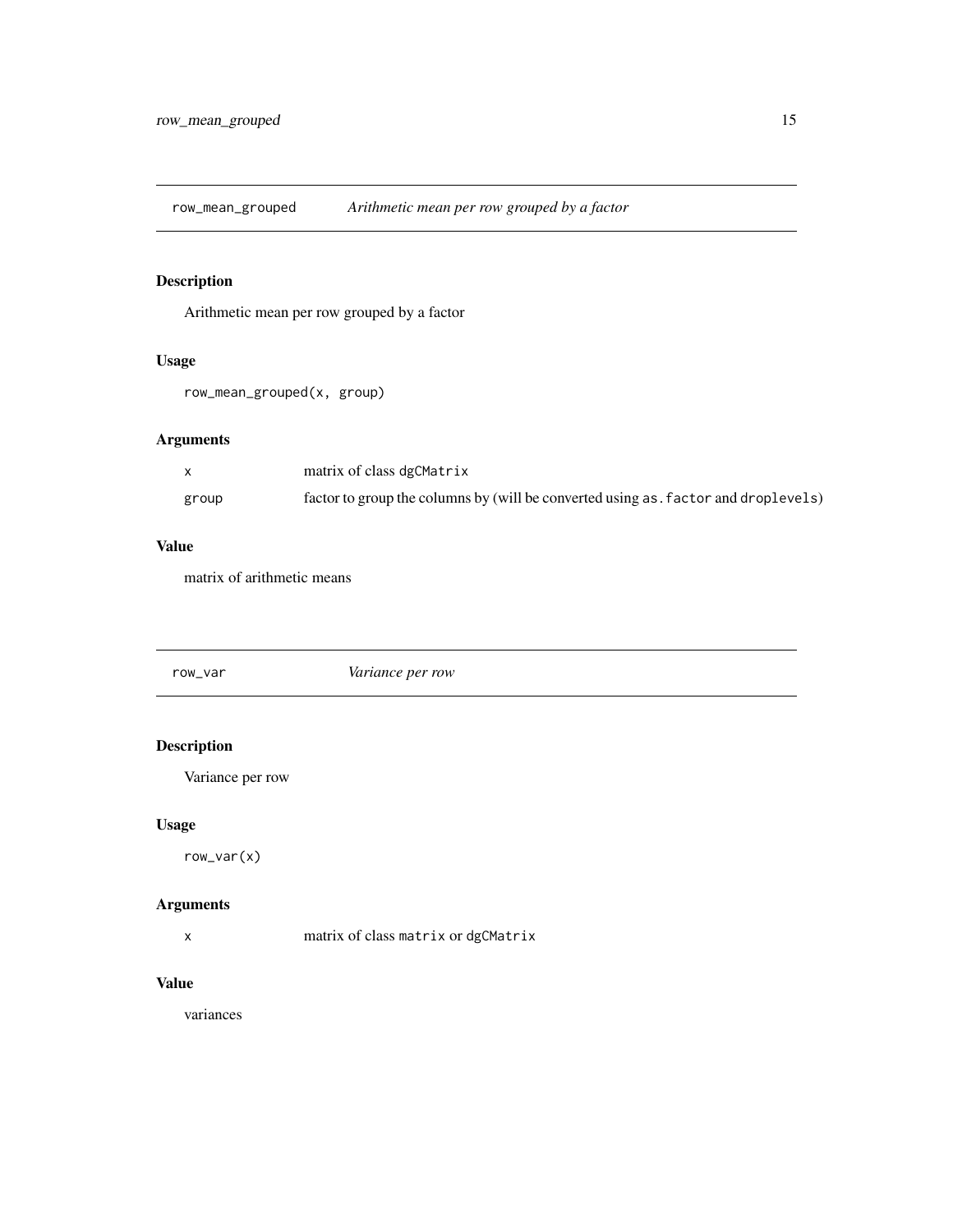<span id="page-15-0"></span>Perform PCA, identify significant dimensions, and reverse the rotation using only significant dimensions.

# Usage

```
smooth_via_pca(
 x,
 elbow_t h = 0.025,dims_use = NULL,
 max_p c = 100,
 do\_plot = FALSE,scale. = FALSE
)
```
# Arguments

| $\mathsf{x}$ | A data matrix with genes as rows and cells as columns                                                        |
|--------------|--------------------------------------------------------------------------------------------------------------|
| elbow_th     | The fraction of PC sdev drop that is considered significant; low values will lead<br>to more PCs being used  |
| $dims$ _use  | Directly specify PCs to use, e.g. $1:10$                                                                     |
| $max_p$      | Maximum number of PCs computed                                                                               |
| do_plot      | Plot PC sdev and sdev drop                                                                                   |
| scale.       | Boolean indicating whether genes should be divided by standard deviation after<br>centering and prior to PCA |

# Value

Smoothed data

# Examples

```
vst_out <- vst(pbmc)
y_smooth <- smooth_via_pca(vst_out$y, do_plot = TRUE)
```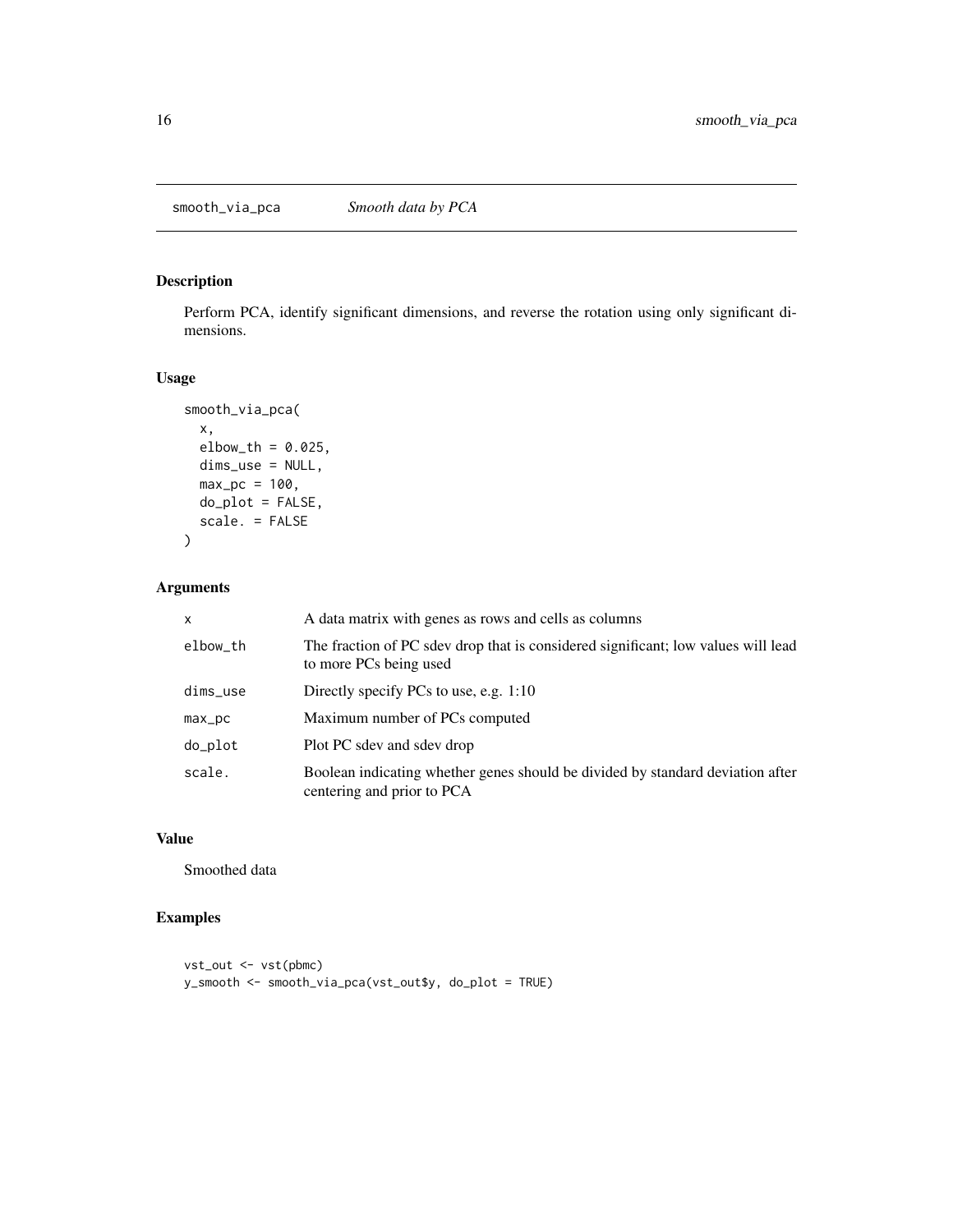<span id="page-16-0"></span>Apply variance stabilizing transformation to UMI count data using a regularized Negative Binomial regression model. This will remove unwanted effects from UMI data and return Pearson residuals. Uses future\_lapply; you can set the number of cores it will use to n with plan(strategy = "multicore", workers = n). If n\_genes is set, only a (somewhat-random) subset of genes is used for estimating the initial model parameters.

#### Usage

```
vst(
  umi,
  cell_attr = NULL,
  latent\_var = c("log\_umi"),
  batch_var = NULL,
  latent_var_nonreg = NULL,
  n_genes = 2000,
  n_cells = NULL,
  method = "poisson",
  do_regularize = TRUE,
  theta_regularization = "od_factor",
  res_clip_range = c(-sqrt(ncol(umi)), sqrt(ncol(umi))),
  bin\_size = 500,
  min_cells = 5,
  residual_type = "pearson",
  return_cell_attr = FALSE,
  return_gene_attr = TRUE,
  return_corrected_umi = FALSE,
  min_variance = -Inf,
  bw\_adjust = 3,gmean_eps = 1,
  theta_estimation_fun = "theta.ml",
  theta_given = NULL,
  verbosity = 2,
  verbose = NULL,
  show_progress = NULL
)
```
# Arguments

| umı       | A matrix of UMI counts with genes as rows and cells as columns                |
|-----------|-------------------------------------------------------------------------------|
| cell attr | A data frame containing the dependent variables; if omitted a data frame with |
|           | umi and gene will be generated                                                |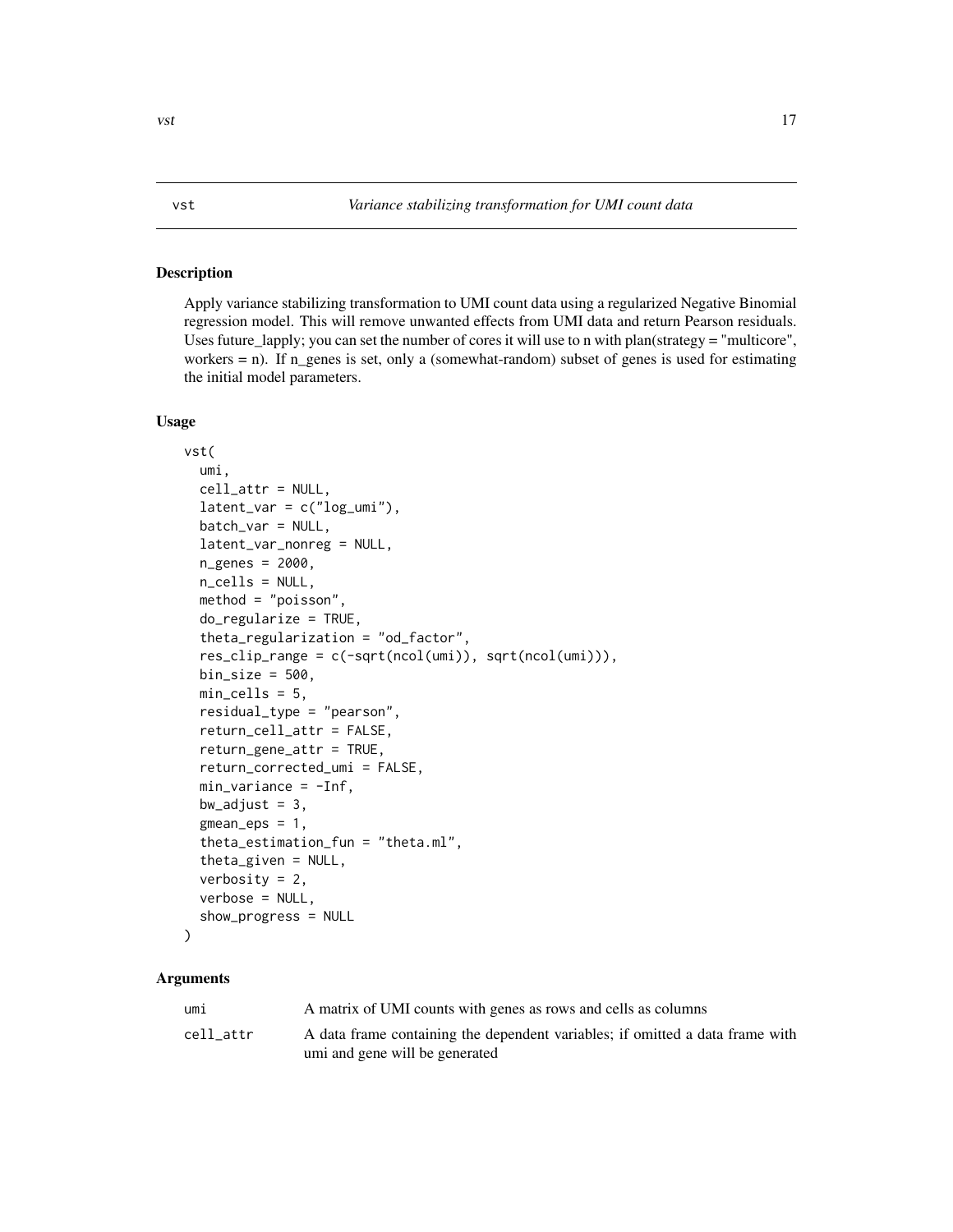| latent_var           | The independent variables to regress out as a character vector; must match col-<br>umn names in cell_attr; default is c("log_umi")                                             |  |
|----------------------|--------------------------------------------------------------------------------------------------------------------------------------------------------------------------------|--|
| batch_var            | The dependent variables indicating which batch a cell belongs to; no batch in-<br>teraction terms used if omiited                                                              |  |
| latent_var_nonreg    |                                                                                                                                                                                |  |
|                      | The non-regularized dependent variables to regress out as a character vector;<br>must match column names in cell_attr; default is NULL                                         |  |
| n_genes              | Number of genes to use when estimating parameters (default uses 2000 genes,<br>set to NULL to use all genes)                                                                   |  |
| n_cells              | Number of cells to use when estimating parameters (default uses all cells)                                                                                                     |  |
| method               | Method to use for initial parameter estimation; one of 'poisson', 'qpoisson',<br>'nb_fast', 'nb', 'nb_theta_given', 'glmGamPoi'                                                |  |
| do_regularize        | Boolean that, if set to FALSE, will bypass parameter regularization and use all<br>genes in first step (ignoring n_genes); default is FALSE                                    |  |
| theta_regularization |                                                                                                                                                                                |  |
|                      | Method to use to regularize theta; use 'log_theta' for the behavior prior to ver-<br>sion 0.3; default is 'od factor'                                                          |  |
| res_clip_range       | Numeric of length two specifying the min and max values the results will be<br>clipped to; default is c(-sqrt(ncol(umi)), sqrt(ncol(umi)))                                     |  |
| bin_size             | Number of genes to process simultaneously; this will determine how often the<br>progress bars are updated and how much memory is being used; default is 500                    |  |
| min_cells            | Only use genes that have been detected in at least this many cells; default is 5                                                                                               |  |
| residual_type        | What type of residuals to return; can be 'pearson', 'deviance', or 'none'; default<br>is 'pearson'                                                                             |  |
| return_cell_attr     |                                                                                                                                                                                |  |
|                      | Make cell attributes part of the output; default is FALSE                                                                                                                      |  |
| return_gene_attr     |                                                                                                                                                                                |  |
|                      | Calculate gene attributes and make part of output; default is TRUE                                                                                                             |  |
| return_corrected_umi |                                                                                                                                                                                |  |
| min_variance         | If set to TRUE output will contain corrected UMI matrix; see correct function<br>Lower bound for the estimated variance for any gene in any cell when calculat-                |  |
|                      | ing pearson residual; default is -Inf                                                                                                                                          |  |
| bw_adjust            | Kernel bandwidth adjustment factor used during regurlarization; factor will be<br>applied to output of bw.SJ; default is 3                                                     |  |
| gmean_eps            | Small value added when calculating geometric mean of a gene to avoid $log(0)$ ;<br>default is 1                                                                                |  |
| theta_estimation_fun |                                                                                                                                                                                |  |
|                      | Character string indicating which method to use to estimate theta (when method<br>= poisson); default is 'theta.ml', but 'theta.mm' seems to be a good and fast<br>alternative |  |
| theta_given          | Named numeric vector of fixed theta values for the genes; will only be used if<br>method is set to nb_theta_given; default is NULL                                             |  |
| verbosity            | An integer specifying whether to show only messages (1), messages and progress<br>bars $(2)$ or nothing $(0)$ while the function is running; default is 2                      |  |
| verbose              | Deprecated; use verbosity instead                                                                                                                                              |  |
| show_progress        | Deprecated; use verbosity instead                                                                                                                                              |  |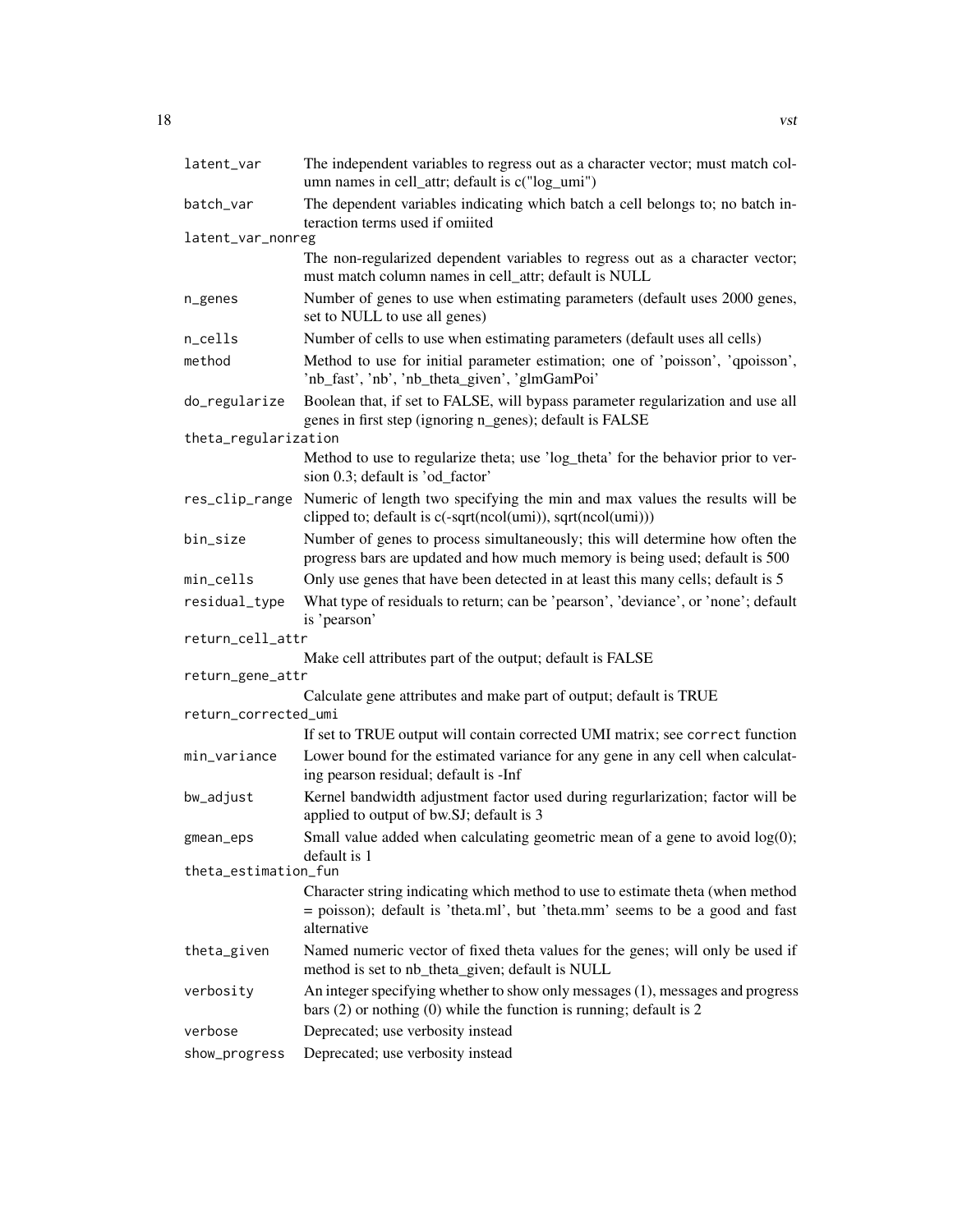# Value

A list with components

| У                     | Matrix of transformed data, i.e. Pearson residuals, or deviance residuals; empty<br>if $residual_type = 'none'$ |  |
|-----------------------|-----------------------------------------------------------------------------------------------------------------|--|
| umi_corrected         | Matrix of corrected UMI counts (optional)                                                                       |  |
| model_str             | Character representation of the model formula                                                                   |  |
| model_pars            | Matrix of estimated model parameters per gene (theta and regression coeffi-<br>cients)                          |  |
| model_pars_outliers   |                                                                                                                 |  |
|                       | Vector indicating whether a gene was considered to be an outlier                                                |  |
|                       | model_pars_fit Matrix of fitted / regularized model parameters                                                  |  |
| model_str_nonreg      |                                                                                                                 |  |
|                       | Character representation of model for non-regularized variables                                                 |  |
| model_pars_nonreg     |                                                                                                                 |  |
|                       | Model parameters for non-regularized variables                                                                  |  |
| genes_log_gmean_step1 |                                                                                                                 |  |
|                       | log-geometric mean of genes used in initial step of parameter estimation                                        |  |
| cells_step1           | Cells used in initial step of parameter estimation                                                              |  |
| arguments             | List of function call arguments                                                                                 |  |
| cell_attr             | Data frame of cell meta data (optional)                                                                         |  |
| gene_attr             | Data frame with gene attributes such as mean, detection rate, etc. (optional)                                   |  |
| times                 | Time stamps at various points in the function                                                                   |  |

#### Details

In the first step of the algorithm, per-gene glm model parameters are learned. This step can be done on a subset of genes and/or cells to speed things up. If method is set to 'poisson', a poisson regression is done and the negative binomial theta parameter is estimated using the response residuals in theta\_estimation\_fun. If method is set to 'qpoisson', coefficients and overdispersion (phi) are estimated by quasi poisson regression and theta is estimated based on phi and the mean fitted value - this is currently the fastest method with results very similar to 'glmGamPoi' If method is set to 'nb\_fast', coefficients and theta are estimated as in the 'poisson' method, but coefficients are then re-estimated using a proper negative binomial model in a second call to glm with family = MASS::negative.binomial(theta = theta). If method is set to 'nb', coefficients and theta are estimated by a single call to MASS: : glm.nb. If method is set to 'glmGamPoi', coefficients and theta are estimated by a single call to glmGamPoi::glm\_gp.

# Examples

vst\_out <- vst(pbmc)